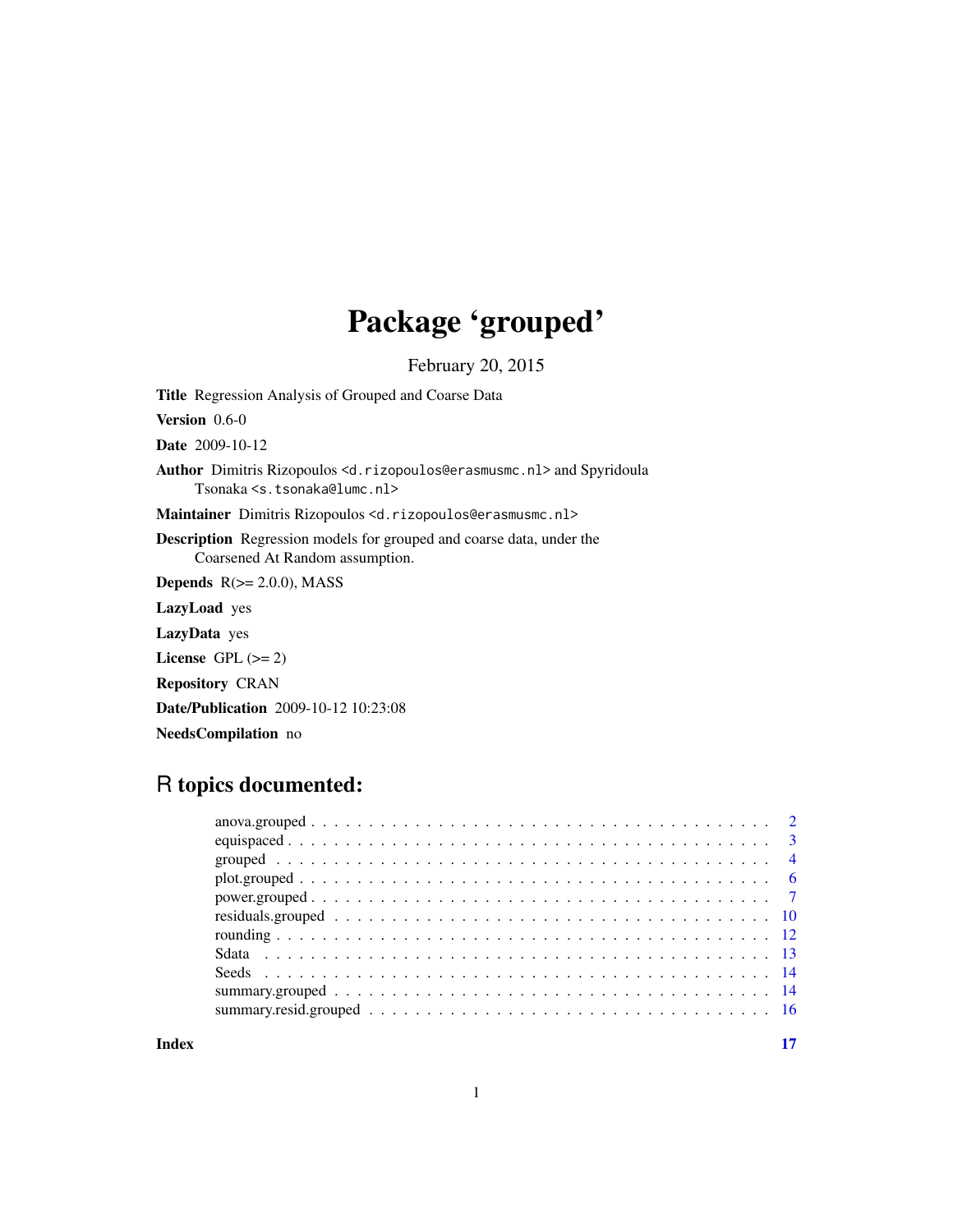<span id="page-1-1"></span><span id="page-1-0"></span>

Performs a Likelihood Ratio Test between two nested grouped models.

## Usage

## S3 method for class 'grouped' anova(object, object2, ...)

## Arguments

| object  | an object inheriting from class grouped, nested to object2. |
|---------|-------------------------------------------------------------|
| object2 | an object inheriting from class grouped.                    |
| $\cdot$ | additional arguments; currently none is used.               |

## Value

a list of class aov.grouped with the following components:

| name@   | the name of the null model represented by object.         |
|---------|-----------------------------------------------------------|
| L0      | the log-likelihood under object.                          |
| df0     | the number of parameters in object.                       |
| AIC0    | the AIC under object.                                     |
| BIC0    | the BIC under object.                                     |
| name1   | the name of the alternative model represented by object2. |
| L1      | the log-likelihood under object2.                         |
| df1     | the number of parameters in object2.                      |
| AIC1    | the AIC under object2.                                    |
| BIC1    | the BIC under object2.                                    |
| L01     | the value of the likelihood ratio test statistic.         |
| p.value | the <i>p</i> -value of the test.                          |

## Warning

The function does only partial checking whether the two models are nested; the user is responsible to supply nested models in order to perform a valid test.

## Note

anova.grouped performs a likelihood ratio test between two nested models; for simple Wald tests for the estimated parameters use summary.grouped.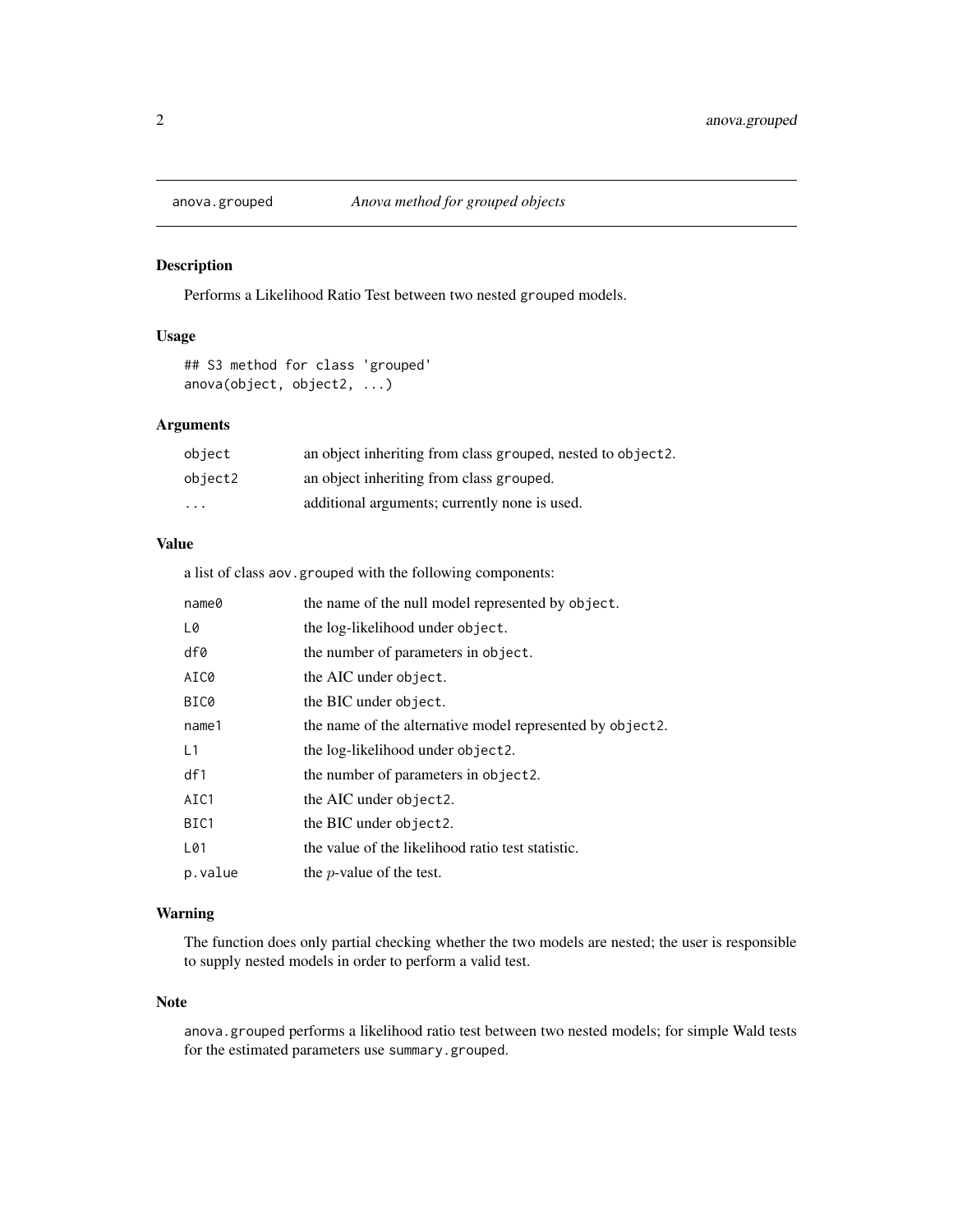## <span id="page-2-0"></span>equispaced 3

#### Author(s)

Dimitris Rizopoulos <d.rizopoulos@erasmusmc.nl>

#### See Also

[grouped](#page-3-1), [summary.grouped](#page-13-1)

#### Examples

```
m1 \leq grouped(cbind(lo, up) \sim treat, link = "logit", data = Sdata)
m2 \le grouped(cbind(lo, up) \sim treat * x, link = "logit", data = Sdata)
anova(m1, m2)
m1 < - grouped(equispaced(r, n) \sim x1, link = "logit", data = Seeds)
m2 \leq grouped(equispaced(r, n) \sim x1 \times x2, link = "logit", data = Seeds)
anova(m1, m2)
```
<span id="page-2-1"></span>equispaced *Equispaced Coarsening Mechanism*

#### Description

Creates the lower and upper limits of the interval in which the true response lies for grouped data in  $[0, 1]$ .

#### Usage

equispaced(y, m)

#### Arguments

|   | the score obtained or number of successes. |
|---|--------------------------------------------|
| m | the maximum score or number of trials.     |

#### Details

After splitting the  $[0, 1]$  interval in  $m + 1$  intervals of equal length, equispaced returns the limits of the intervals into which the rounded version, namely y/m, of the true response lies.

## Value

a 2-dimensional matrix containing the lower and upper limits of the intervals.

#### Author(s)

Dimitris Rizopoulos <d.rizopoulos@erasmusmc.nl>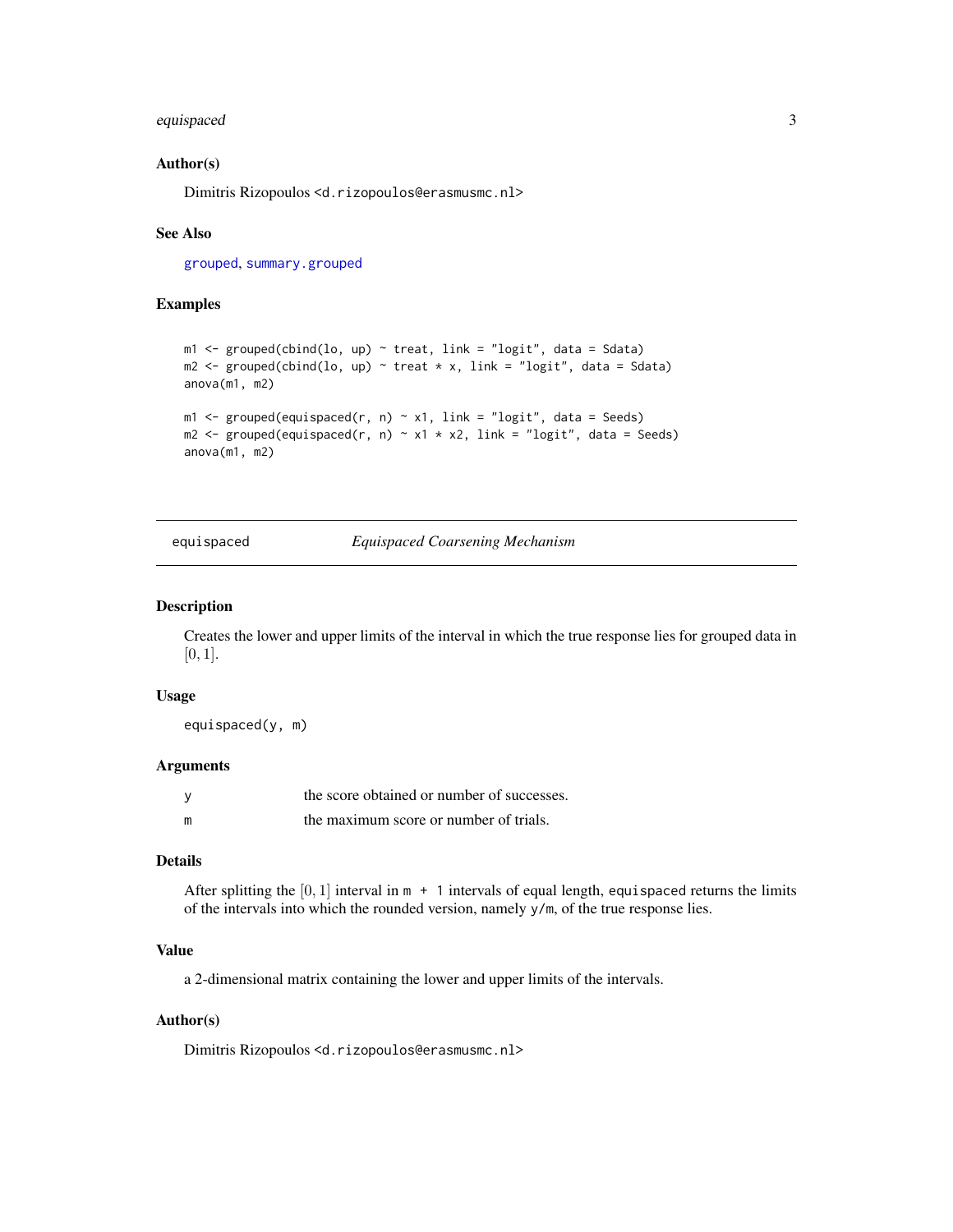## <span id="page-3-0"></span>See Also

[grouped](#page-3-1)

## Examples

equispaced(Seeds\$r, Seeds\$n)

<span id="page-3-1"></span>grouped *Regression for Grouped Data - Coarse Data*

## Description

grouped is used to fit regression models for grouped or coarse data under the assumption that the data are Coarsened At Random.

## Usage

```
grouped(formula, link = c("identity", "log", "logit"),
            distribution = c("normal", "t", "logistic"), data,
            subset, na.action, str.values, df = NULL, iter = 3, ...)
```
## Arguments

| formula      | a two-sided formula describing the model structure. In the left-hand side, a two-<br>column response matrix must be supplied, specifying the lower and upper limits                                                 |
|--------------|---------------------------------------------------------------------------------------------------------------------------------------------------------------------------------------------------------------------|
|              | (1st and 2nd column, respectively) of the interval in which the true response<br>lies. They can be defined arbitrarily or you can use the functions equispaced<br>and rounding.                                     |
| link         | the link function under which the underlying response variable follows the distri-<br>bution given by the distribution argument. Available choices are "identity",<br>"log" and "logit". See Details for more info. |
| distribution | the assumed distribution for the true latent response variable. Available choices<br>are "normal", "t" and "logistic". See Details for more info.                                                                   |
| data         | an optional data. frame containing the variables in the model. If not found in<br>data, the variables are taken from environment (formula), typically the envi-<br>ronment from which grouped is called.            |
| subset       | an optional vector specifying a subset of observations to be used in the fitting<br>process.                                                                                                                        |
| na.action    | a function which indicates what should happen when the data contain NAs.                                                                                                                                            |
| str.values   | a numeric vector of starting values.                                                                                                                                                                                |
| df           | a scalar numeric value denoting the degrees of freedom when the underlying<br>distribution for the response variable is assumed to be Student's-t.                                                                  |
| iter         | the number of extra times to call optim in case the first optimization has not<br>converged.                                                                                                                        |
| $\cdots$     | additional arguments; currently none is used.                                                                                                                                                                       |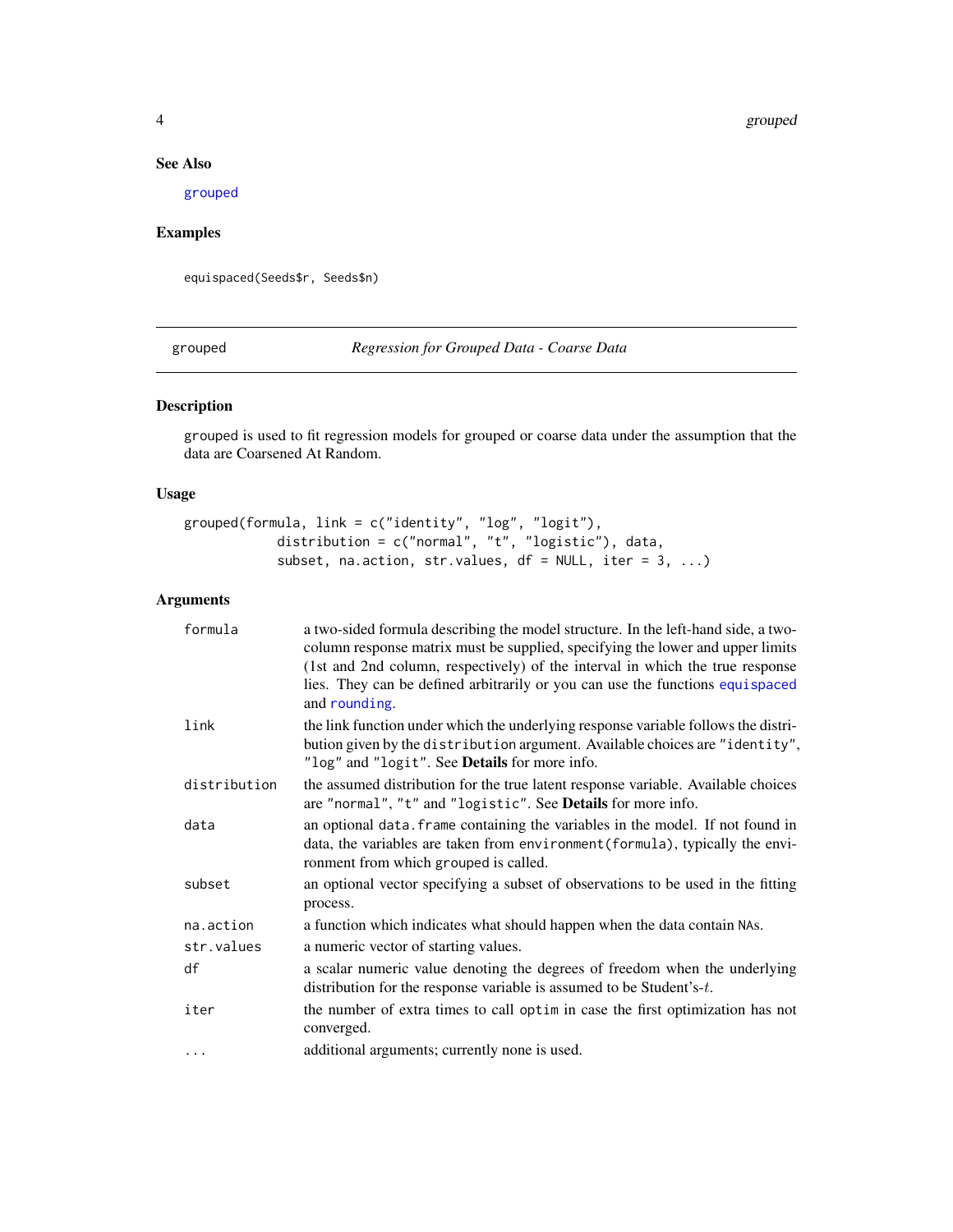#### grouped 5

#### Details

Let  $Z_i$ ,  $i = 1, \ldots, n$  be a random sample from a response variable of interest. In many problems one can think of the sample space  $S_i$  of  $Z_i$  as being partitioned into a number of groups; one then observes not the exact value of  $Z_i$  but the group into which it falls. Data generated in this way are called grouped (Heitjan, 1989). The function grouped and this package are devoted in the analysis of such data in the case the data are Coarsened At Random (Heitjan and Rubin, 1991).

The framework we use assumes a latent variable  $Z_i$  which is coarsely measured and for which we only know  $Y_{li}$  and  $Y_{ui}$ , i.e., the interval in which  $Z_i$  lies. Given some covariates  $X_i$ ,  $Z_i|X_i$  may assume either a Normal, a Logistic or (generalized) Student's-t distribution. In addition three link functions are available for greater flexibility. In particular, the likelihood is of the following form

$$
L(\beta,\sigma)=\prod_{i=1}^n F([y^*_{ui}-x^t_i\beta]/\sigma)-F([y^*_{li}-x^t_i\beta]/\sigma),
$$

where  $F(\cdot)$  denotes the cdf of the assumed distribution given by the argument distribution and  $y_{li}^* = \phi(y_{li}),$  where  $\phi(\cdot)$  denotes the link function, and  $y_{ui}^*$  is defined analogously.

An interesting example of coarse data is the various quality of life indexes. The observed value of such indexes can be thought of as a rounded version of the *true* latent quality of life that the index attempts to capture. Applications of this approach can be found in Lesaffre et al. (2005) and Tsonaka et al. (2005). Various other examples of grouped and coarse data can be found in Heitjan (1989; 1993).

## Value

an object of class grouped is a list with the following components:

| coefficients | the estimated coefficients, including the standard deviation $\sigma$ .                                                                                                                                                                                                                                                                                                                                                                                                                                                                                                           |
|--------------|-----------------------------------------------------------------------------------------------------------------------------------------------------------------------------------------------------------------------------------------------------------------------------------------------------------------------------------------------------------------------------------------------------------------------------------------------------------------------------------------------------------------------------------------------------------------------------------|
| hessian      | the approximate Hessian matrix at convergence returned by optim.                                                                                                                                                                                                                                                                                                                                                                                                                                                                                                                  |
| fitted       | the fitted values.                                                                                                                                                                                                                                                                                                                                                                                                                                                                                                                                                                |
| details      | a list with components: (i) X the design matrix, (ii) y the response data matrix,<br>(iii) convergence the convergence identifier returned by optim, (iv) logLik the<br>value of the log-likelihood at convergence, $(v)$ k the number of outer iterations<br>used, (vi) n the sample size, (vii) df the degrees of freedom; NULL except for the<br>t distribution, (viii) link the link function used, (ix) distribution the distribu-<br>tion assumed for the true latent response variable and $(x)$ max. sc the maximum<br>absolute value of the score vector at convergence. |
| call         | the matched call.                                                                                                                                                                                                                                                                                                                                                                                                                                                                                                                                                                 |

## Author(s)

Dimitris Rizopoulos <d.rizopoulos@erasmusmc.nl>

#### References

Heitjan, D. (1989) Inference from grouped continuous data: A review (with discussion). *Statistical Science*, 4, 164–183.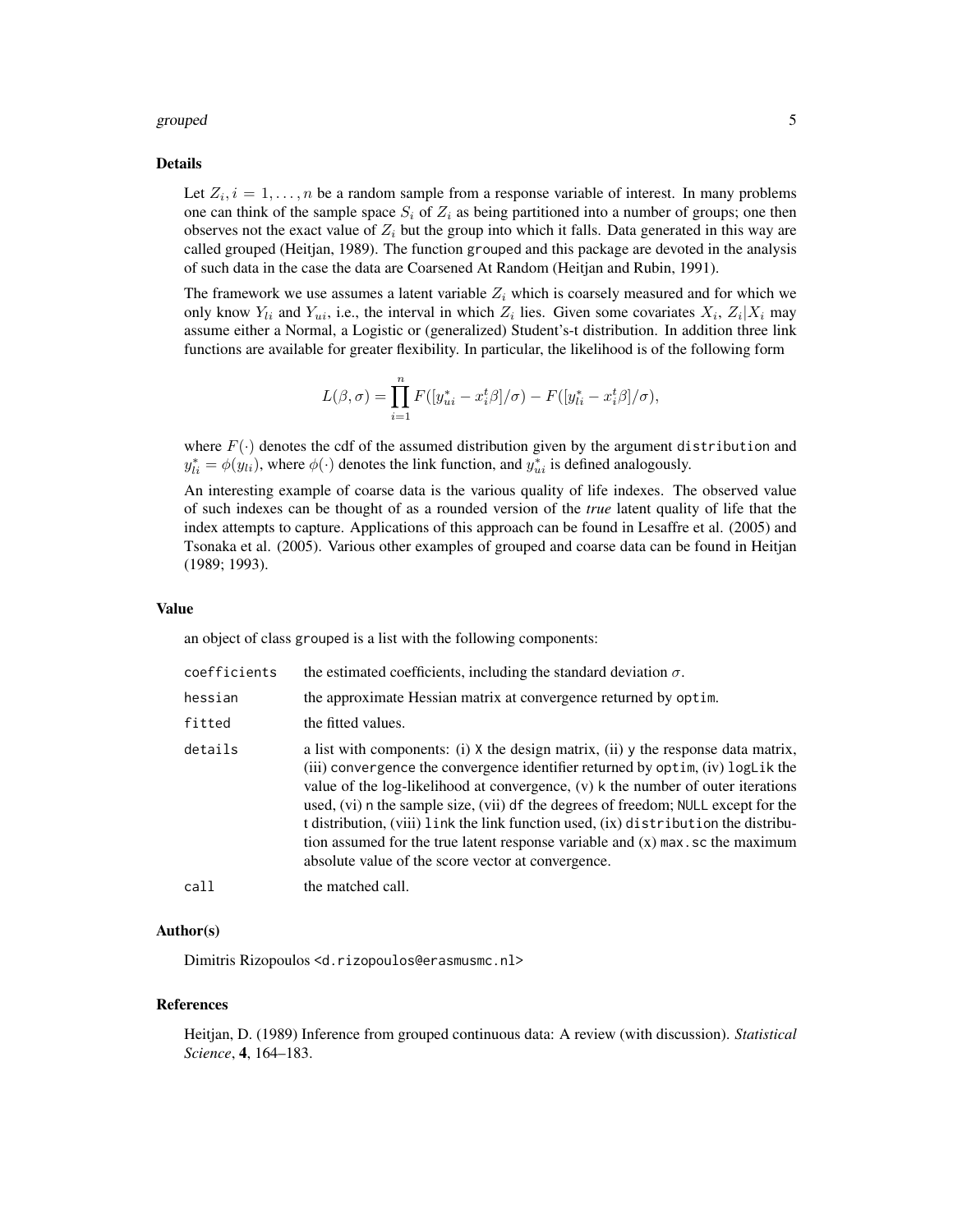<span id="page-5-0"></span>Heitjan, D. (1993) Ignorability and coarse data: some biomedical examples. *Biometrics*, 49, 1099– 1109.

Heitjan, D. and Rubin, D. (1991) Ignorability and coarse data. *Annals of Statistics*, 19, 2244–2253.

Lesaffre, E., Rizopoulos, D. and Tsonaka, S. (2007) The logistic-transform for bounded outcome scores. *Biostatistics*, 8, 72–85.

Tsonaka, S., Rizopoulos, D. and Lesaffre, E. (2006) Power and sample size calculations for discrete bounded outcomes. *Statistics in Medicine*, 25, 4241–4252.

#### See Also

[anova.grouped](#page-1-1), [plot.grouped](#page-5-1), [residuals.grouped](#page-9-1), [summary.grouped](#page-13-1), [power.grouped](#page-6-1)

```
grouped(cbind(lo, up) \sim treat * x, link = "logit", data = Sdata)
grouped(equispaced(r, n) \sim x1 \times x2, link = "logit", data = Seeds)
# See Figure 1 and Table 1 in Heitjan (1989)
y <- iris[iris$Species == "setosa", "Petal.Width"]
index <- cbind(seq(0.05, 0.55, 0.1), seq(0.15, 0.65, 0.1))
n <- length(y)
a \leftarrow b \leftarrow numeric(n)for(i in 1:n){
    ind \le which(index[, 2] - y[i] > 0)[1]
    a[i] <- index[ind, 1]
    b[i] <- index[ind, 2]
}
summary(grouped(cbind(a, b) \sim 1))
# See Figure 1 and Table 1 in Heitjan (1989)
y <- iris[iris$Species == "setosa", "Petal.Length"]
index <- cbind(seq(0.95, 1.75, 0.2), seq(1.15, 1.95, 0.2))
n <- length(y)
a \leftarrow b \leftarrow numeric(n)for(i in 1:n){
    ind \le which(index[, 2] - y[i] > 0)[1]
    a[i] <- index[ind, 1]
    b[i] <- index[ind, 2]
}
summary(grouped(cbind(a, b) \sim 1))
```
<span id="page-5-1"></span>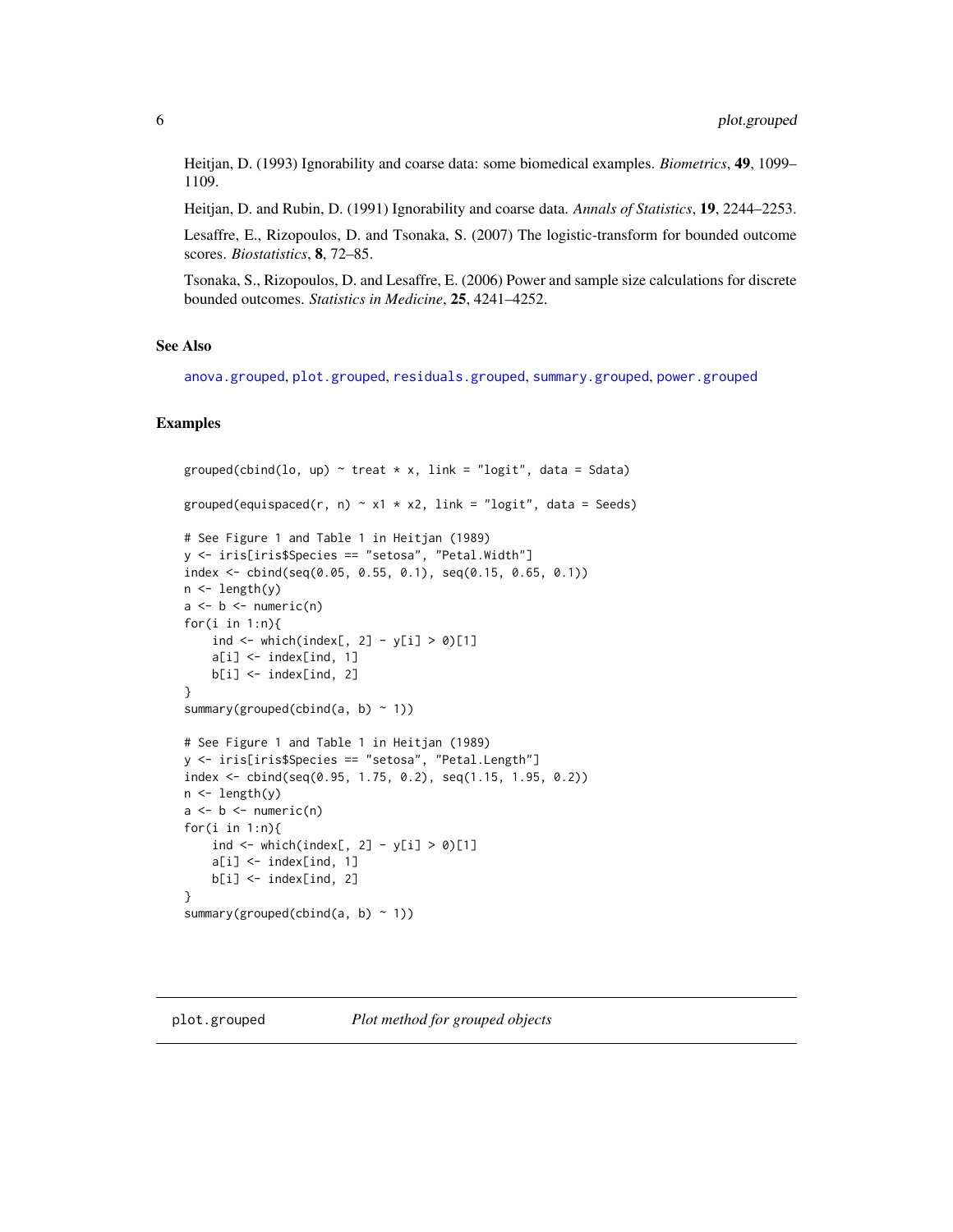## <span id="page-6-0"></span>power.grouped 7

#### Description

Produces the plot of residuals versus the fitted values for a fitted grouped model.

#### Usage

```
## S3 method for class 'grouped'
plot(x, B = 100, sub.caption = deparse(formula(x)), ...)
```
#### Arguments

| x           | an object of class grouped.                                                                                  |
|-------------|--------------------------------------------------------------------------------------------------------------|
| B           | the number of multiple imputations used to estimate the residuals (see residuals, grouped<br>for more info). |
| sub.caption | a sub-title to be used in the plot.                                                                          |
| $\ddotsc$   | extra graphical parameters to be passed in plot.                                                             |

#### Author(s)

Dimitris Rizopoulos <d.rizopoulos@erasmusmc.nl>

## See Also

[grouped](#page-3-1)

## Examples

 $m \leq -$  grouped(cbind(lo, up)  $\sim$  treat  $*$  x, link = "logit", data = Sdata) plot(m)

<span id="page-6-1"></span>power.grouped *Power and sample size calculations for grouped data*

## Description

Uses the method of Tsonaka, Rizopoulos and Lesaffre (2005) to estimate the power (or sample size to achieve desired power) of the Wald's test statistic for two-tailed two group comparisons in grouped data.

#### Usage

```
power.grouped(n = NULL, m, X = NULL, theta, sigma, sign.level = 0.05,
                type.power = c("conditional", "marginal"), MC.iter = 10,
                type.lik = c("original", "approximate"),
                gr.mech = c("rounding", "equispaced"), dist.t, dist.x,
                power. = NULL, limits = c(10, 3000))
```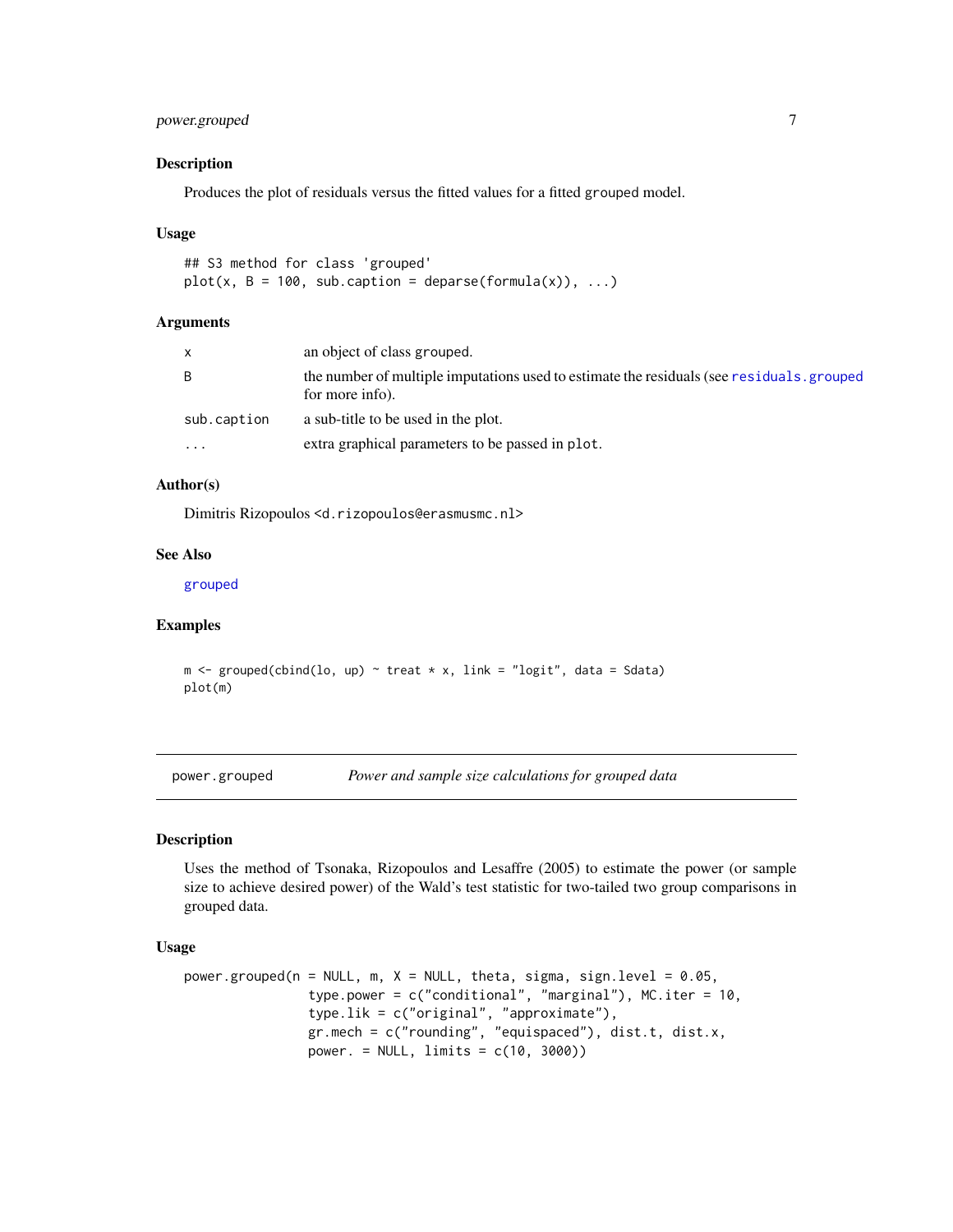## Arguments

| n          | Total number of observations. For sample size calculations it must be NULL.                                                                                                                                                                                                                                                                                                 |
|------------|-----------------------------------------------------------------------------------------------------------------------------------------------------------------------------------------------------------------------------------------------------------------------------------------------------------------------------------------------------------------------------|
| m          | Maximum value of the outcome.                                                                                                                                                                                                                                                                                                                                               |
| Χ          | The model design matrix which must be provided in the conditional power cal-<br>culations and NULL in the marginal power calculations. Default is NULL.                                                                                                                                                                                                                     |
| theta      | A vector of the assumed regression coefficient values corresponding to the in-<br>tercept, treatment indicator and additional (when needed) covariates.                                                                                                                                                                                                                     |
| sigma      | The residual standard deviation.                                                                                                                                                                                                                                                                                                                                            |
| sign.level | Significance level (Type I error probability). Default value fixed at 0.05.                                                                                                                                                                                                                                                                                                 |
| type.power | Type of power calculations.                                                                                                                                                                                                                                                                                                                                                 |
| MC.iter    | Number of Monte Carlo iterations for the marginal power calculations. Default<br>value fixed at 10.                                                                                                                                                                                                                                                                         |
| type.lik   | Type of the likelihood function to be used in the sample size calculations. For<br>the power calculations always the original likelihood function is used.                                                                                                                                                                                                                  |
| gr.mech    | Grouping mechanism.                                                                                                                                                                                                                                                                                                                                                         |
| dist.t     | A data. frame with 1 row that gives for the treatment indicator the name of<br>the assumed distribution and the assumed values of its parameters. This argu-<br>ment must always be provided for marginal power calculations and missing for<br>conditional power calculations.                                                                                             |
|            | Currently available are two choices for this distribution: "bernoulli" and "no<br>distr". For the "bernoulli", n values are simulated from the Bernoulli distribu-<br>tion using the function rbinom and thus the parameters that must be specified<br>are prob and size. In the case of "no distr", only the sample size of the two<br>treatment groups must be specified. |
| dist.x     | A data. frame with number of rows the number of the additional covariates<br>(except from the treatment indicator). In each row it is given for each covariate<br>the name of the assumed distribution and the assumed values of their parameters.<br>When adjustment for additional covariates is not envisaged this argument must<br>be missing.                          |
|            | Currently available are the following options for the covariate distribution: "nor-<br>mal", "gamma", "beta", "chisquare", "uniform" and "bernoulli".                                                                                                                                                                                                                       |
| power.     | Power of test (1 minus Type II error probability). For power calculations it must<br>be NULL.                                                                                                                                                                                                                                                                               |
| limits     | A vector giving the limits of the interval to be searched for the sample size.<br>Default interval fixed at (10, 3000)                                                                                                                                                                                                                                                      |

## Details

power.grouped performs power or sample size calculations for bounded outcome scores under the model described in [grouped](#page-3-1) using the Wald's test statistic. An important feature of this method is that it allows for covariate adjustments that can considerably increase the power.

Two types of the power function are considered: the conditional and the marginal (i.e., argument type.power). The conditional power function  $p_c(X)$  assumes that the values of the covariates are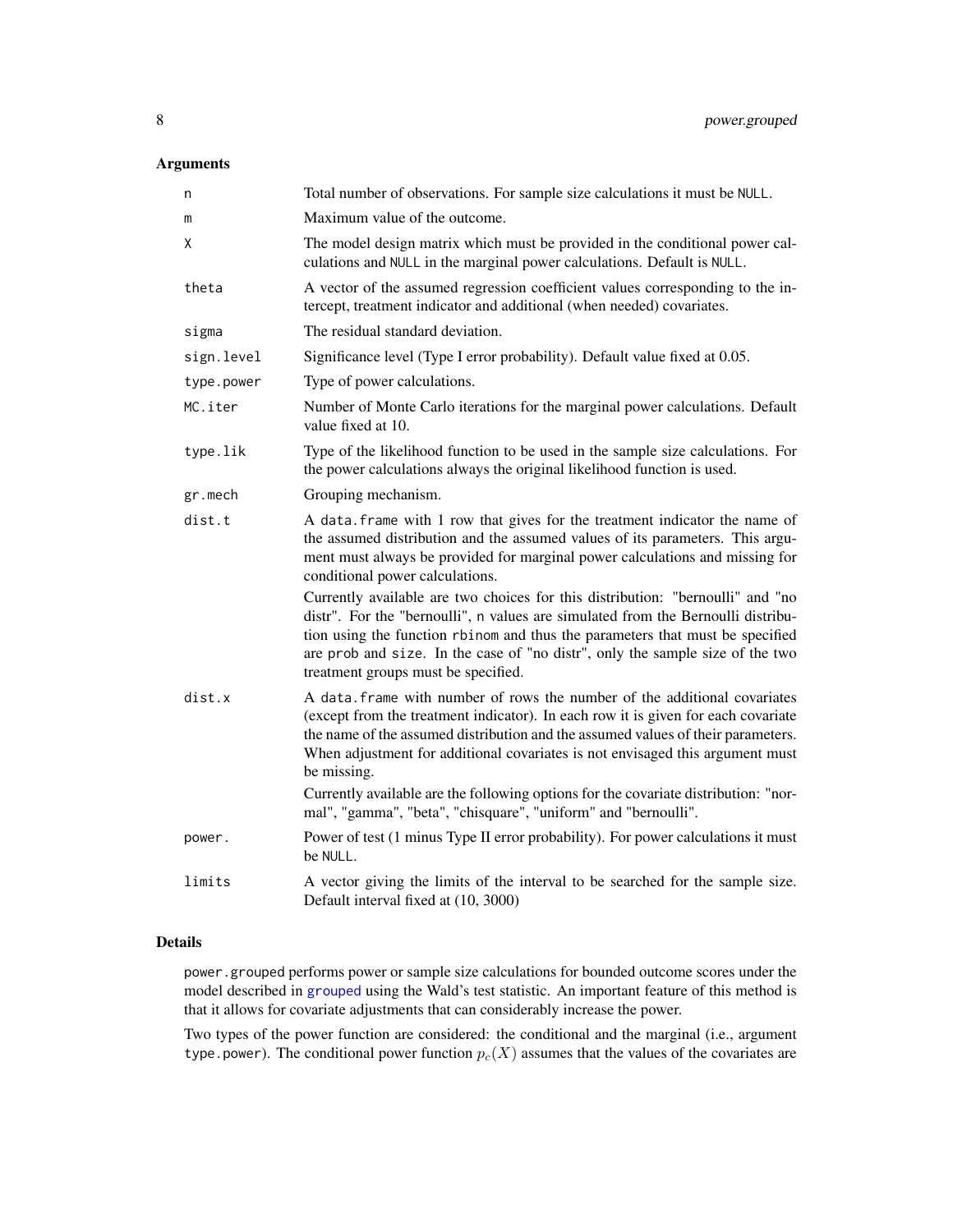<span id="page-8-0"></span>known and can be used for post-hoc power analysis. In particular, it is assumed that the Wald's test follows a non central Student's-t under the alternative hypothesis with power function given by

$$
p_c(X) = 1 - F_{\nu, \delta}(t_{\nu, 1 - \alpha/2} | H_a; X) + F_{\nu, \delta}(t_{\nu, \alpha/2} | H_a; X),
$$

where  $F_{\nu,\delta}$  is the distribution function of the non-central Student's-t distribution with  $\nu$  degrees of freedom and non-centrality parameter  $\delta$ ,  $\alpha$  is the type I error (i.e., argument sign.level) and X the realized values of the covariates. The marginal power function (mainly used for sample size calculations) acknowledges that prior to a study the actual values of the covariates are not known and is defined as the expected value of the conditional power

$$
p_m = \int p_c(X)dH(X),
$$

with respect to the assumed distribution of the covariates  $H(X)$ , based on pilot or historical data. This expectation is approximated using Monte Carlo integration.

In order to reduce the computational burden (induced by the Monte Carlo integration) for sample size calculation, an approximation to the likelihood is performed using a first order Taylor series expansion (i.e., argument type.lik). The approximate likelihood is suggested to be used for sample size calculations to get a better initial search area than the default (i.e., argument limits). Then the sample size calculations can be made using the original likelihood function. See Examples below.

#### Value

An object of class "power.grouped", is a list of the arguments (including the computed one).

#### **Note**

power.grouped currently performs power or sample size calculations for the two-sided test.

uniroot is used to solve power equation for unknowns, so you may see errors from it, notably about inability to bracket the root when invalid arguments are given.

#### Author(s)

Spyridoula Tsonaka <spyridoula.tsonaka@med.kuleuven.be>

#### References

Tsonaka, S., Rizopoulos, D. and Lesaffre, E. (2005) Power and sample size calculations for discrete bounded outcomes. *submitted for publication*.

#### See Also

[grouped](#page-3-1), [rounding](#page-11-1), [equispaced](#page-2-1), [uniroot](#page-0-0)

```
## Not run:
power.grouped(n = NULL, X = NULL, m = 20, theta = c(0, 1, 0.7),
```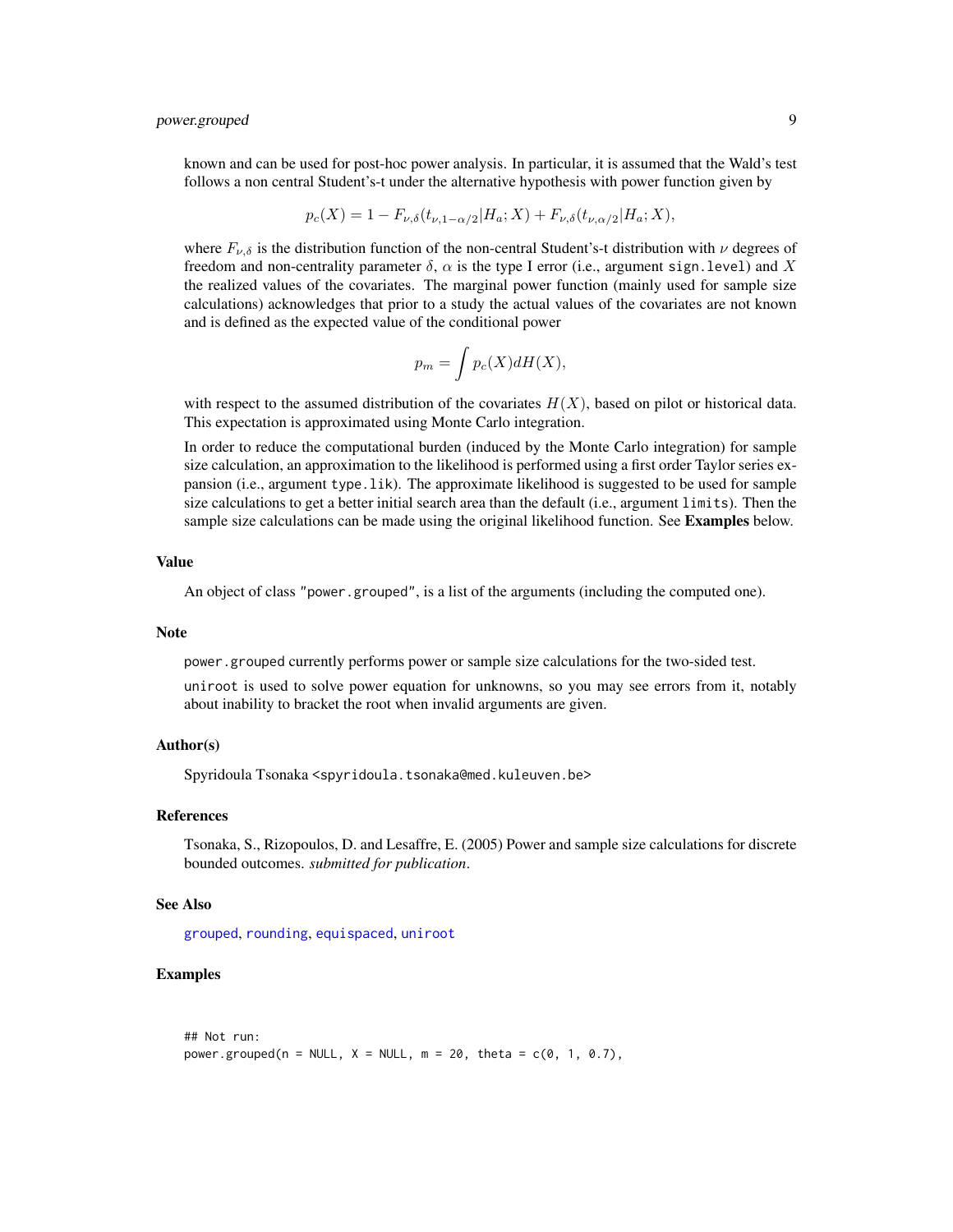```
sigma = 1, type.power = "marginal", type.lik = "approximate",
    gr.mech = "equispaced", dist.t = data.frame("bernoulli", 0.5, 1),
   dist.x = data.frame("normal", 0, 1), power. = 0.7, limits = c(10,1000))
   # to get an initial search area using the approximate likelihood
power.grouped(n = NULL, X = NULL, m = 20, theta = c(0, 1, 0.7),
    sigma = 1, type.power = "marginal", MC.iter = 20, gr.mech = "equispaced",
   dist.t = data.frame("bernoulli", 0.5, 1), dist.x = data.frame("normal", 0, 1),
   power. = 0.7, limits = c(10, 50))
   # redefine the search area and use the original likelihood
## End(Not run)
power.grouped(n = 20, X = NULL, m = 20, theta = c(0, 1, 0.7),
    sigma = 1, type.power = "marginal", gr.mech = "equispaced",
   dist.t = data.frame("bernoulli", 0.5, 1),
   dist.x = data. frame("normal", 0, 1), power. = NULL)
```
<span id="page-9-1"></span>residuals.grouped *Residuals for grouped objects*

#### Description

Computes a version of Bayesian latent residuals for grouped models.

#### Usage

```
## S3 method for class 'grouped'
residuals(object, standardized = FALSE, B = 100, ...)
```
#### Arguments

| object       | an object of class grouped.                                              |
|--------------|--------------------------------------------------------------------------|
| standardized | logical; if TRUE the standardized residuals are computed.                |
| B.           | the number of multiple imputations to be used to estimate the residuals. |
| $\cdots$     | additional parameters; currently none is used.                           |

## Details

In a grouped-data setting the ordinary definition of residuals is problematic since, in fact the value of the true response is known only up to the interval in which it lies. A possible solution to this problem provides the notion of Bayesian residuals (see e.g., Johnson and Albert, Section 3.4). In particular, the Bayesian residuals in the grouped-data setting are defined as follows:

$$
r_i = Z_i - x_i^t \beta,
$$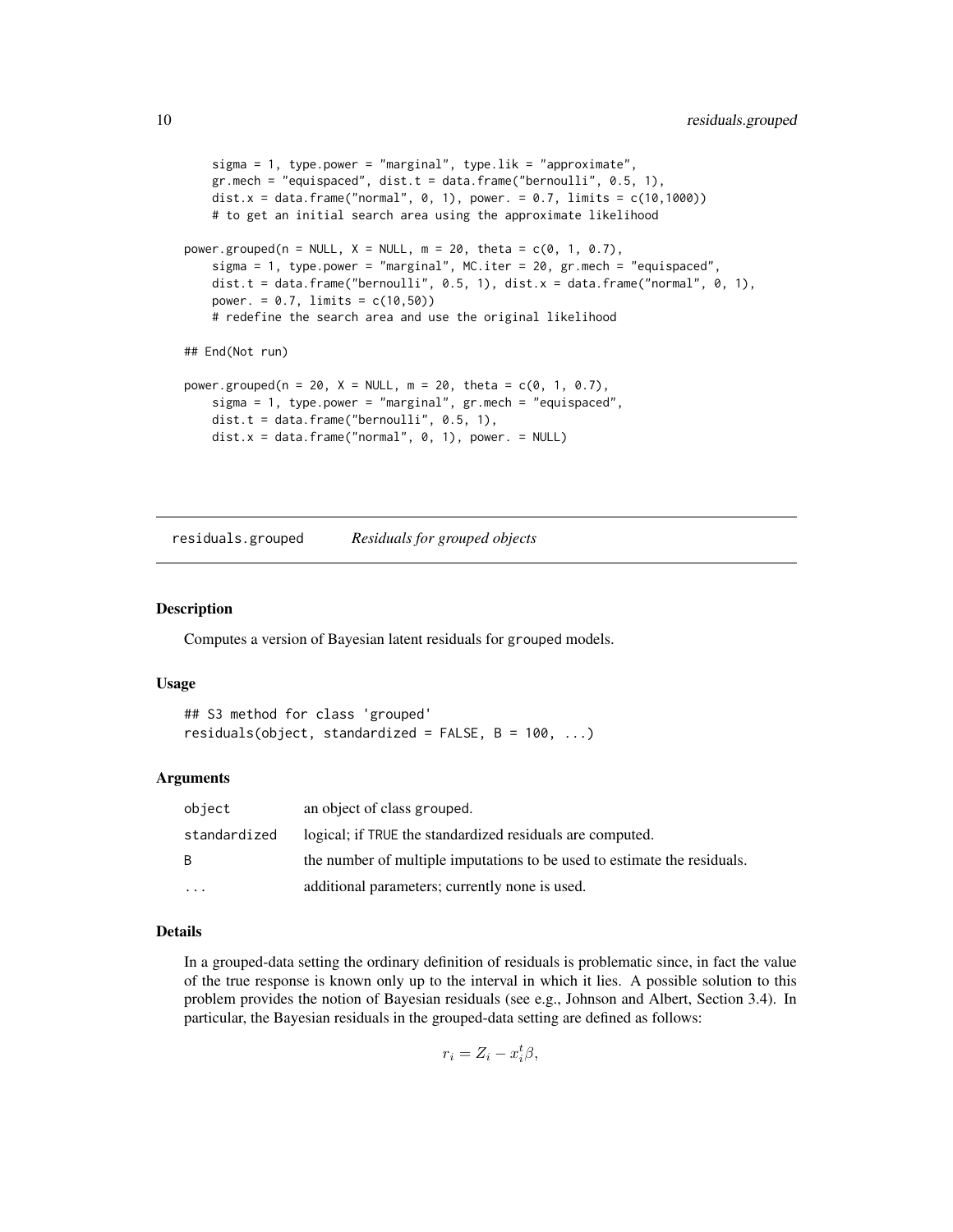<span id="page-10-0"></span>where  $Z_i$  denotes the value of the underlying true response of the *i*th sample unit,  $x_i^t$  is the covariate vector of the *i*th sample unit,  $\beta$  are the regression coefficients and let also  $Y_i$  denote the observed data.

An estimation for  $r_i$  can be obtained under the following Multiple Imputation (MI) scheme:

- **Step 1:** Simulate new parameter values, say  $\theta^*$ , from  $N(\hat{\theta}, C(\hat{\theta}))$ , where  $\hat{\theta}$  are the MLEs (including both  $\beta$  and  $\sigma$ , see [grouped](#page-3-1)) and  $C(\hat{\theta})$  is their large sample covariance matrix.
- **Step 2:** Draw a value, say  $z_i^*$ , from the predictive distribution  $Z_i|Y_i$  under  $\theta^*$  and compute the residuals  $r_i^* = z_i^* - x_i^t \beta^*$ . In fact,  $p(z_i|y_i; \theta^* = (\beta^*, \sigma^*))$  is a truncated F distribution in the interval given by  $y_i$ , where F denotes the distribution implied by the value of the distribution argument used in [grouped](#page-3-1).

Step 3: Repeat steps 1-2 B times and combine the estimates using the known formulas of MI.

This procedure explicitly acknowledges the ignorance of the true parameter values by drawing from their large sample posterior distribution while taking into account the sampling error.

#### Value

an object of class resid.grouped with the following components:

| residuals    | a vector of the estimated residuals.                                                                                                                                               |
|--------------|------------------------------------------------------------------------------------------------------------------------------------------------------------------------------------|
| mat.res      | a numeric matrix containing the B realization of the latent residuals. If standardized = TRUE,<br>then mat res contains the values of $r_i^*/\sigma^*$ . See <b>Details</b> above. |
| nam.res      | a character vector specifying the sample units names.                                                                                                                              |
| B.           | the value of the B argument defined above.                                                                                                                                         |
| standardized | the value of the standardized argument defined above.                                                                                                                              |
| fitted       | a numeric vector of the fitted values of object.                                                                                                                                   |

## Author(s)

Dimitris Rizopoulos <d.rizopoulos@erasmusmc.nl>

#### References

Johnson, V. and Albert, J. (1999), *Ordinal Data Modeling*, New York: Springer-Verlag.

#### See Also

[grouped](#page-3-1), [summary.resid.grouped](#page-15-1)

```
m1 <- grouped(cbind(lo, up) ~ treat * x, link = "logit", data = Sdata)
resid(m1)
m2 \leq grouped(equispaced(r, n) \sim x1 \times x2, link = "logit", data = Seeds)
resid(m2)
```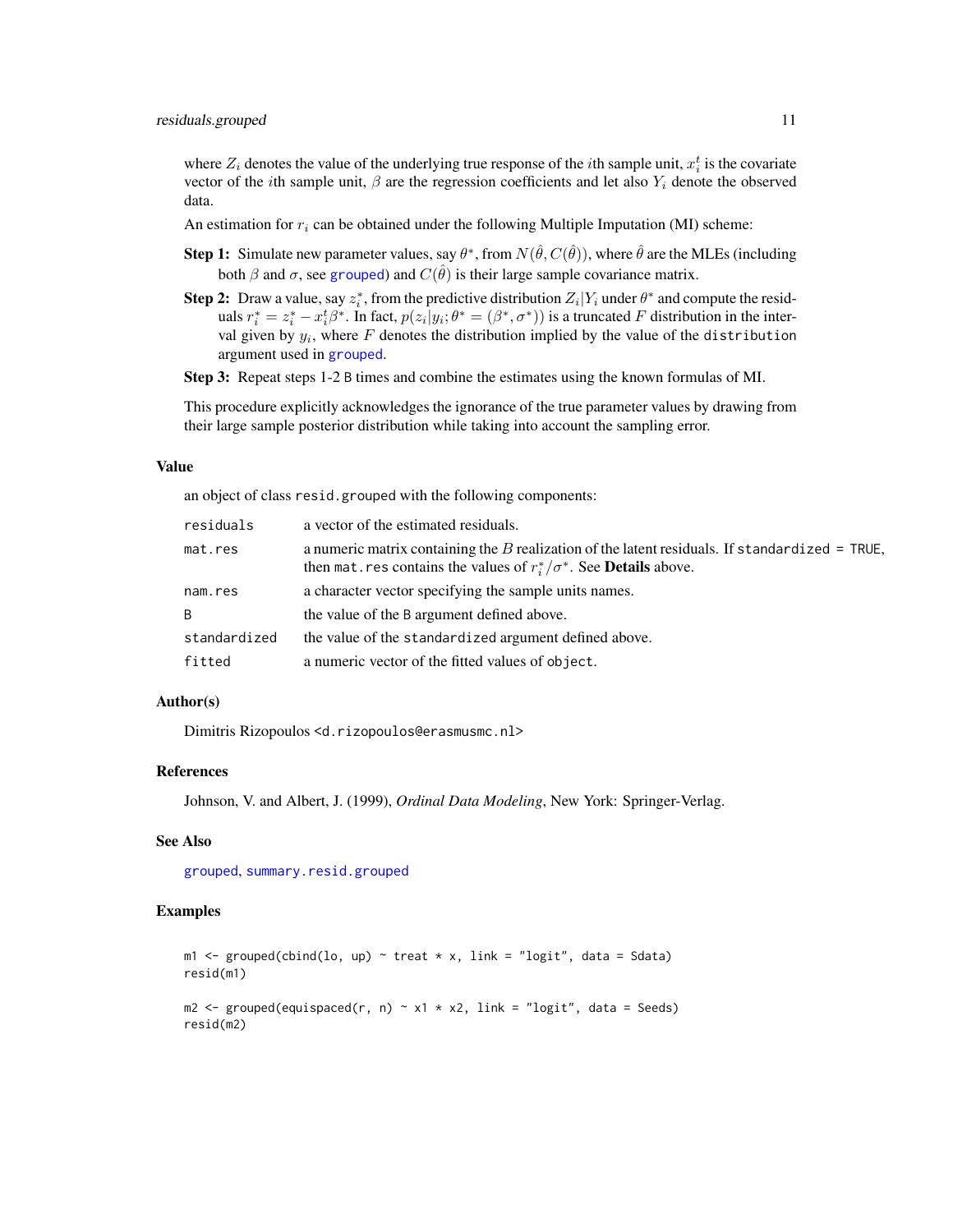<span id="page-11-1"></span><span id="page-11-0"></span>

Creates the lower and upper limits of the interval in which the true response lies for grouped data in [0, 1].

## Usage

rounding(y, m)

#### Arguments

| <b>V</b> | the score obtained or number of successes. |
|----------|--------------------------------------------|
| m        | the maximum score or number of trials.     |

## Details

Under the rounding coarsening mechanism, we assume that the true response lies in the interval  $[y/m - 0.5/(m + 1), y/m + 0.5/(m + 1)].$ 

## Value

a 2-dimensional matrix containing the lower and upper limits of the intervals.

## Author(s)

Dimitris Rizopoulos <d.rizopoulos@erasmusmc.nl>

## See Also

[grouped](#page-3-1)

## Examples

rounding(Seeds\$r, Seeds\$n)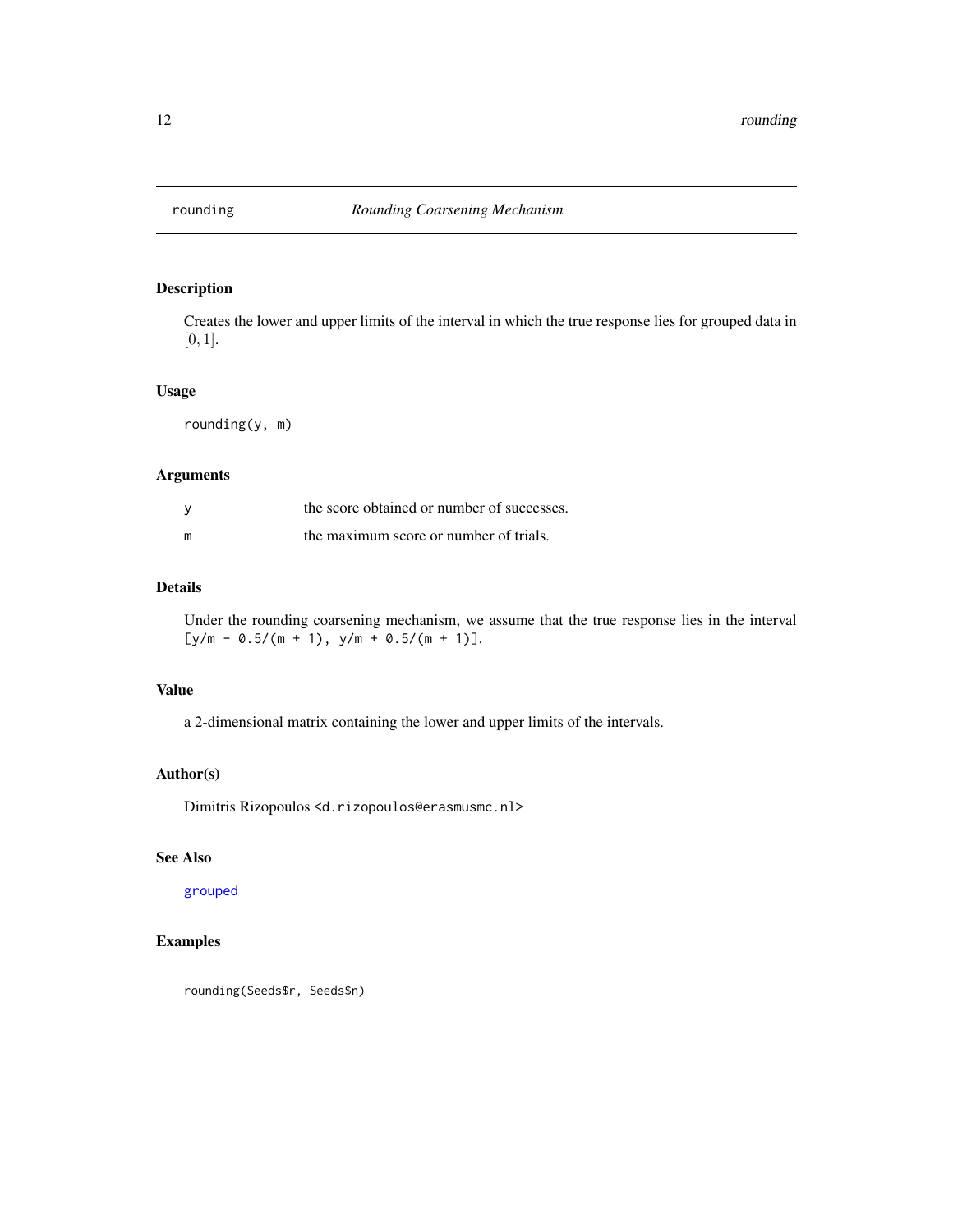<span id="page-12-0"></span>

A simulated data-set used for the illustration of [grouped](#page-3-1) for grouped data coming from a logitnormal distribution.

## Format

A data frame with 250 observations on the following 4 variables:

lo the lower limits of the response intervals.

up the upper limits of the response intervals.

treat the treatment indicator.

x a continuous covariate.

#### Details

The data set has been produced with the code in the Examples below.

#### Author(s)

Dimitris Rizopoulos <d.rizopoulos@erasmusmc.nl>

```
## Not run:
n <- 250
treat \leq rbinom(n, 1, 0.5)
x \le runif(n, -4, 4)
mu <- 1 + 0.5 * treat -1 * x + 0.8 * treat * x
u <- plogis(rnorm(n, mu, 2))
index < - child(c(0, 0.25, 0.5, 0.75), c(0.25, 0.5, 0.75, 1))a \leftarrow b \leftarrow numeric(n)for(i in 1:n){
    ind \le which(index[, 2] - u[i] > 0)[1]
    a[i] <- index[ind, 1]
    b[i] <- index[ind, 2]
}
Sdata \leq data.frame(lo = a, up = b, treat = factor(treat), x)
## End(Not run)
str(Sdata)
summary(Sdata)
```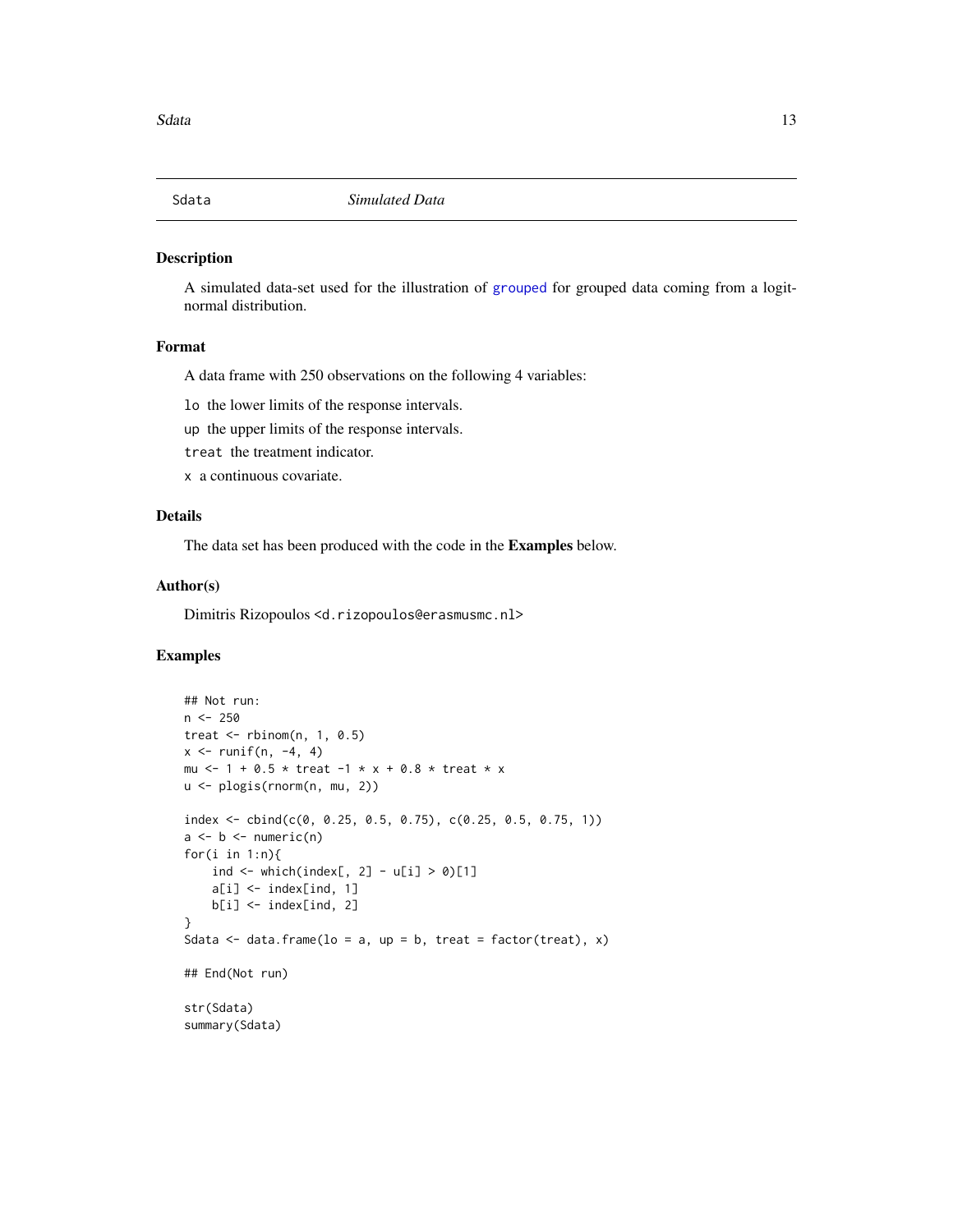<span id="page-13-0"></span>

This example is taken from Table 3 of Crowder (1978), and concerns the proportion of seeds that germinated on each of 21 plates arranged according to a 2 by 2 factorial layout by seed and type of root extract.

#### Format

A data frame with 21 observations (denoting plates) on the following 4 variables.

- r the number of germinated seeds.
- n the number of total seeds.
- x1 seed type.
- x2 root type.

#### Author(s)

Dimitris Rizopoulos <d.rizopoulos@erasmusmc.nl>

#### Source

Crowder, M. (1978) Beta-Binomial ANOVA for proportions. *Applied Statistics*, 35, 34–37.

## Examples

str(Seeds) summary(Seeds)

<span id="page-13-1"></span>summary.grouped *Summary method for grouped objects*

## Description

Summarizes the fit of grouped objects.

## Usage

## S3 method for class 'grouped' summary(object, ...)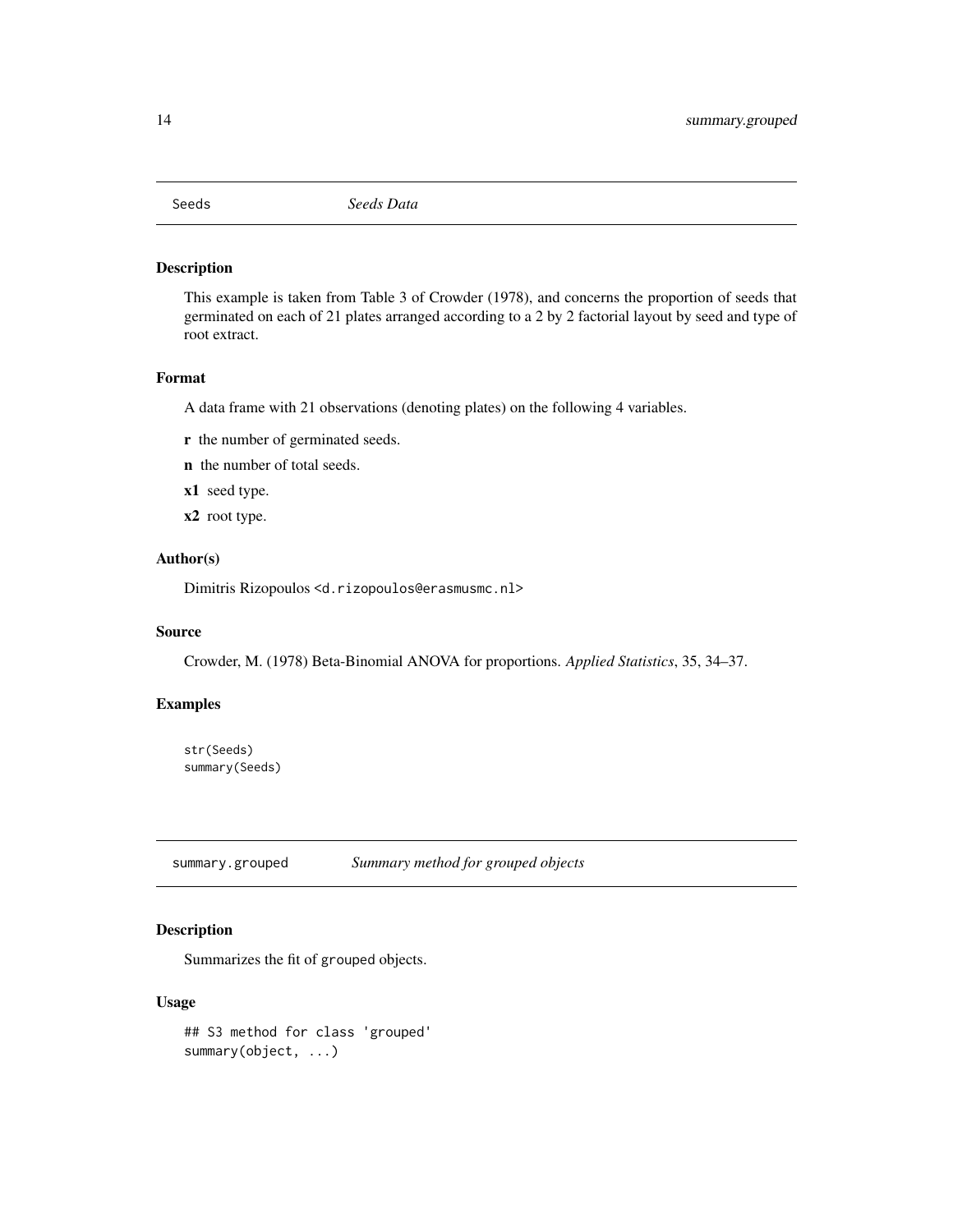## <span id="page-14-0"></span>Arguments

| object  | an object of class grouped.                    |
|---------|------------------------------------------------|
| $\cdot$ | additional parameters; currently none is used. |

## Details

summary.grouped provides summaries of the fit for grouped objects, including computation of Wald tests for the estimated parameters.

## Value

a list of class summ.grouped with the following components:

| object       | the fitted object.                                                                                           |
|--------------|--------------------------------------------------------------------------------------------------------------|
| coefficients | a numeric matrix containing the estimated coefficients, their standard errors, t-<br>values and $p$ -values. |
| sigma        | the estimated standard deviation of the underlying latent variable.                                          |
| se.sigma     | the estimated standard error for the estimation of sigma.                                                    |
| logLik       | the value of the log-likelihood under the estimated parameters.                                              |
| AIC          | the AIC under the fitted model.                                                                              |
| BIC          | the BIC under the fitted model.                                                                              |

## Author(s)

Dimitris Rizopoulos <d.rizopoulos@erasmusmc.nl>

## See Also

[grouped](#page-3-1)

## Examples

 $m1$  <- grouped(cbind(lo, up) ~ treat \* x, link = "logit", data = Sdata) summary(m1)

 $m2 \le$  grouped(equispaced(r, n)  $\sim x1 \times x2$ , link = "logit", data = Seeds) summary(m2)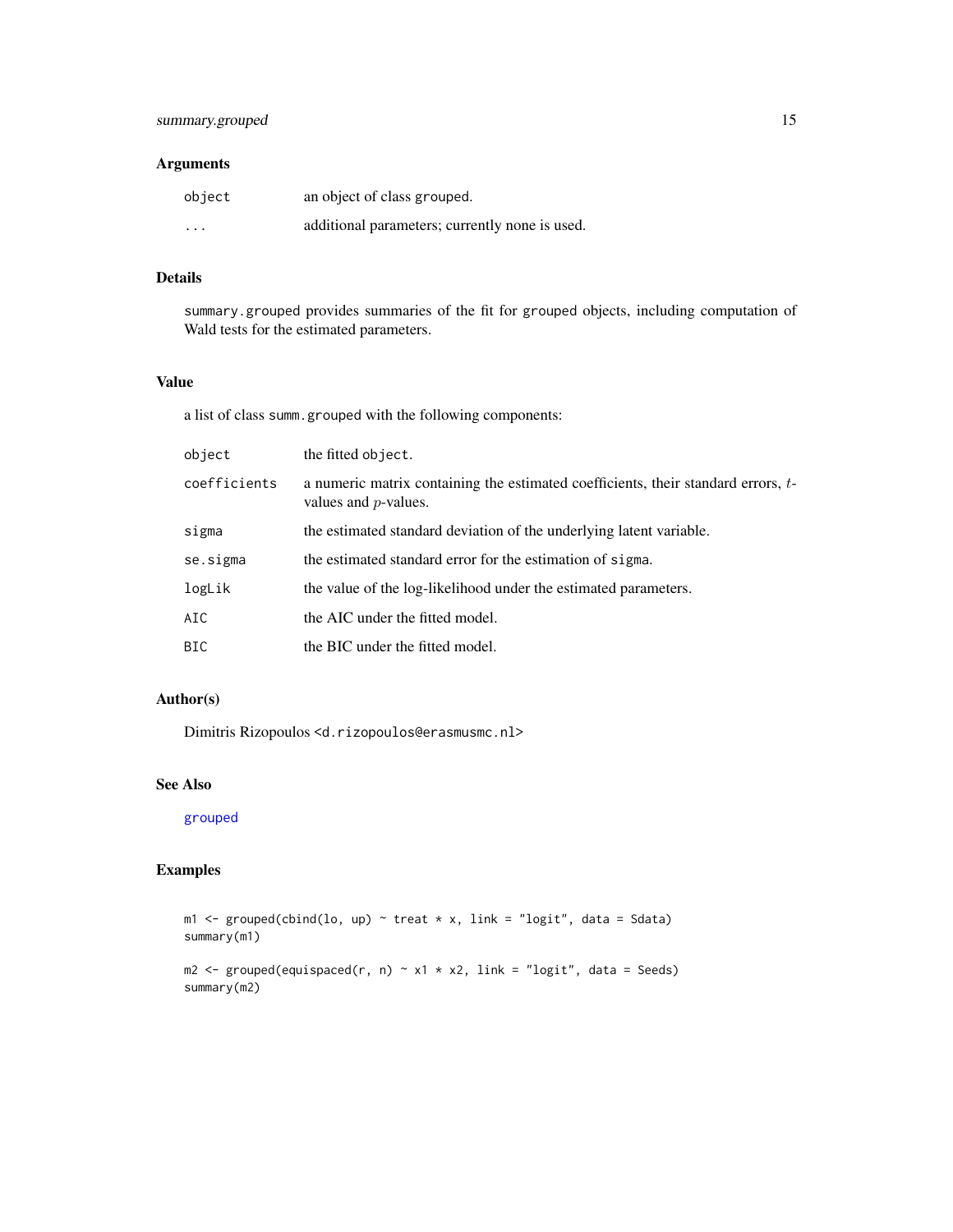<span id="page-15-1"></span><span id="page-15-0"></span>summary.resid.grouped *Summary method for resid.grouped objects*

#### Description

The main use of this function is for identification of outliers.

## Usage

```
## S3 method for class 'resid.grouped'
summary(object, K = 2, observed = NULL, ...)
```
## Arguments

| object   | an object of class resid.grouped.                                                                         |
|----------|-----------------------------------------------------------------------------------------------------------|
| K.       | the cutoff point to identify outliers                                                                     |
| observed | a numeric vector of possible observed data, e.g., the mean of the interval in<br>which the true data lie. |
| $\cdot$  | additional arguments; currently none is used.                                                             |

## Details

Taking into advantage the realizations of the standardized residuals  $r_i$  provided by the Multiple Imputation scheme, we can estimate the probability

 $Pr(|r_i| > K), i = 1, \ldots, n,$ 

which can be regarded as the probability of the *i*th sample unit being an outlier.

## Value

a numeric matrix with columns, the fitted values, the estimated residuals, and the percentage of each sample unit having an absolute residual greater than the value given by K. If ! is. null(observed) its value is given as the first column of the matrix.

#### Author(s)

Dimitris Rizopoulos <d.rizopoulos@erasmusmc.nl>

#### See Also

[residuals.grouped](#page-9-1)

```
m \leq grouped(cbind(lo, up) \sim treat * x, link = "logit", data = Sdata)
summary(resid(m, TRUE))
```